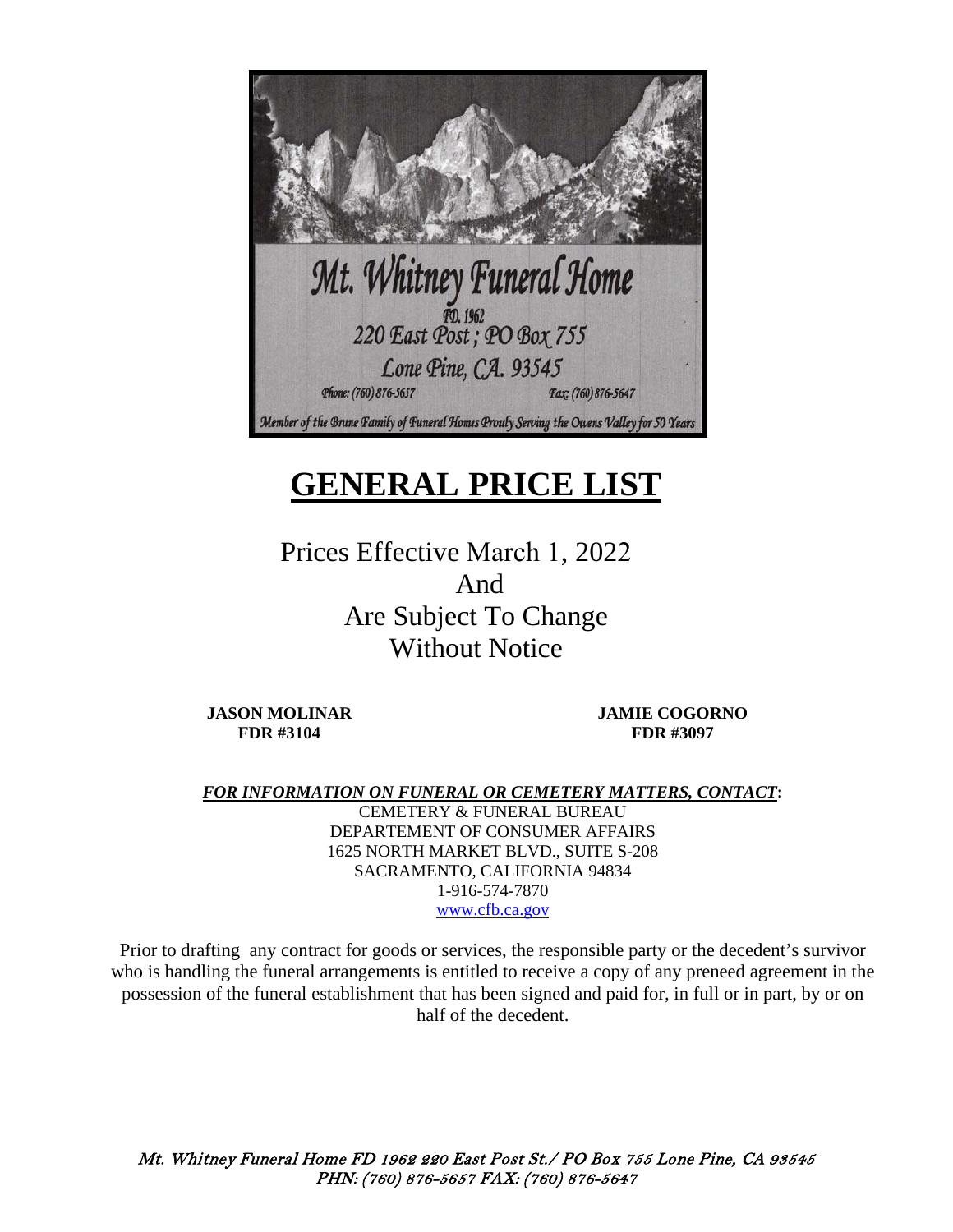## **PAYMENT POLICY**

### **IT IS CUSTOMARY TO PAY FOR PROFESSIONAL SERVICES AND MERCHANDISE AT THE TIME OF THE ARRANGEMENT**

### *MT. WHITNEY FUNERAL HOME DOES NOT OFFER ANY TYPE OF FINANCING – FOR ANY REASON.*

### *THEREFORE, PAYMENT IN FULL IS REQUIRED FOR ANY TYPE OF SERVICE AND MERCHANDISE PRIOR TO BURIAL, CREMATION AND/OR REPATRIATION.*

### **THE FOLLOWING TYPES OF PAYMENT WILL BE ACCEPTED:**

### **CASH, MASTERCARD, VISA, PERSONAL CHECK, OR MONEY ORDER SORRY WE NO LONGER ACCEPT AMERICAN EXPRESS OR DISCOVER**

Mt Whitney Funeral Home is not subsidiary of the now defunct Owens Valley Mortuary. Owens Valley Mortuary closed for business in 2007. In an effort to better assist our families Mt. Whitney Funeral Home will accept those Preneed Arrangements made through Owens Valley Mortuary as a credit toward current arrangements; however, Mt. Whitney Funeral Home cannot guarantee prices given by Owens Valley Mortuary. We will accept valid Preneed Insurance payments at its current face value toward services and merchandise selected as a CASH payment only. Please note the individual contracting for services will be responsible for any balance due.

### **LIFE INSURANCE ASSIGNMENT:**

• **Policy must be with companies willing to assign funeral benefits directly to Mt. Whitney Funeral Home**

### **ESTATE OR PROBATE CASES:**

• We do accept Estate or Probate accounts. However, due to the undetermined amount of time to reach the settlement, we initiate a \$700.00 charge for this service, which includes filing the creditors claim plus a *10% per month* interest charge for each month thereafter until the account has been paid.

### **VETERAN'S ADMINISTRATION:**

• Mt. Whitney Funeral Home will not except payment directly from the Veteran's Administration.

### **CREDIT CARDS:**

• We do accept VISA, MasterCard for payment, at time of need.

### **IN ALL CASES, FINANCIAL ARRANGEMENTS MUST BE COMPLETED AND PAID PRIOR TO ANY SERVICES BEING RENDERED.**

### **YOUR ASSISTANCE AND COOPERATION ARE GREATLY APPRECIATED.**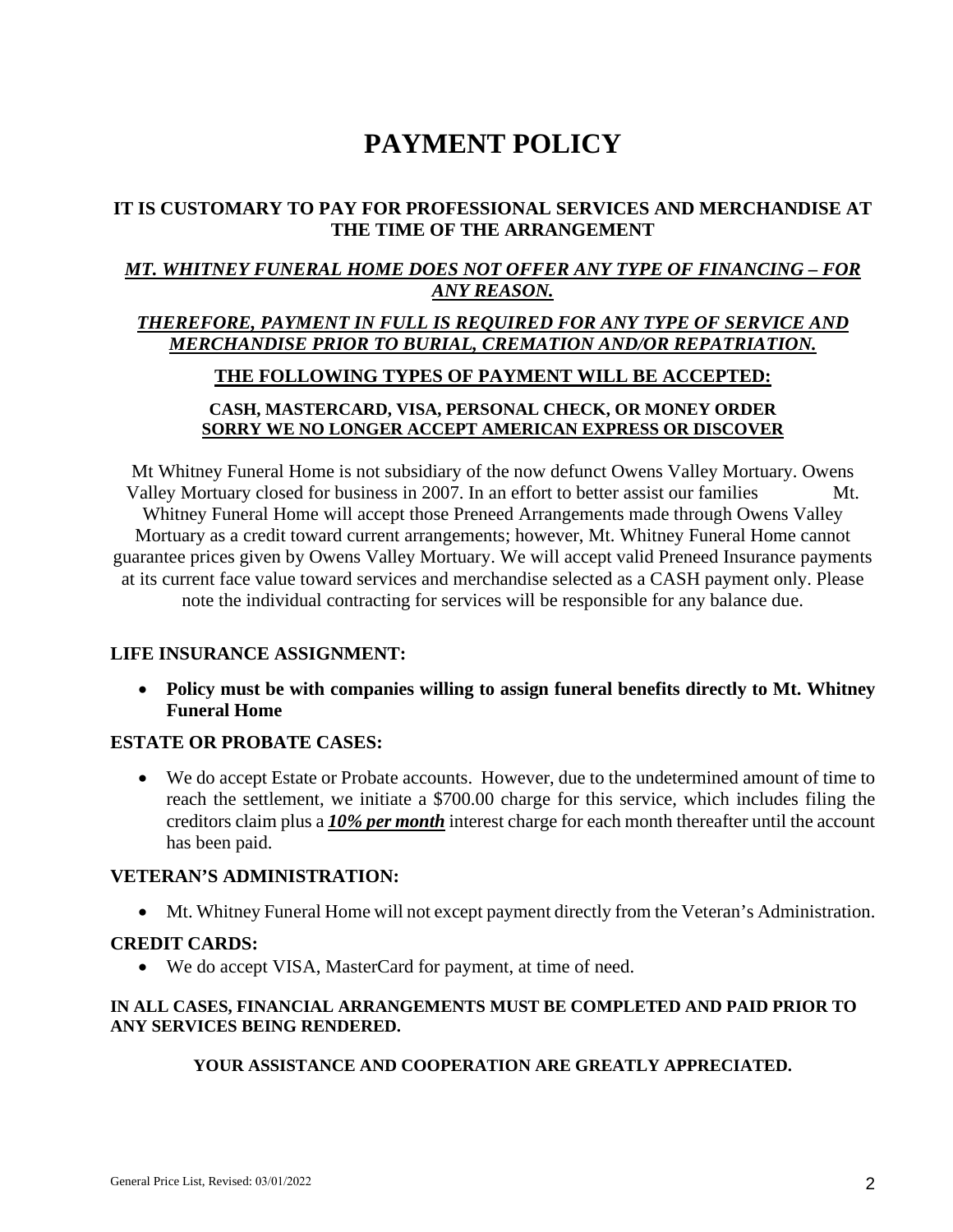*THE GOODS AND SERVICES SHOWN BELOW ARE THOSE WE CAN PROVIDE TO OUR CUSTOMERS. YOU MAY CHOOSE ONLY THOSE ITEMS YOU DESIRE. HOWEVER, ANY FUNERAL ARRANGEMENT YOU SELECT WILL INCLUDE A CHARGE FOR OUR BASIC SERVICES OF FUNERAL DIRECTOR, STAFF AND OVERHEAD. IF LEGAL OR OTHER REQUIREMENTS MEAN THAT YOU MUST BUY ANY ITEM WHICH YOU DID NOT SPECIFICALLY*  ASK FOR, WE WILL EXPLAIN THE REASON IN WRITING ON THE STATEMENT WE PROVIDE *DESCRIBING THE FUNERAL GOODS AND SERVICES YOU SELECTED.*

## **SERVICE CHARGES**

#### A. **MINIMUM PROFESSIONAL/ADMINISTRATIVE, FACILITIES & EQUIPMENT**

We charge every family for our basic service, which includes: staff assistance in response to your initial request for service consultation, service plans with cemetery, crematory, and clergy. Also included is a fee to cover a proportionate share of our overhead costs such as taxes, licenses, insurance, maintenance of facilities and equipment, utilities, and a host of other costs related to being in business to serve the public twenty four hours a day, seven days a week. This fee for our basic services and overhead will be added to the total cost of the funeral arrangements you select. This fee is already included in our charges for immediate burial, immediate cremation , forwarding or receiving remains.

|    | $1_{-}$ | <b>TRADITIONAL FUNERAL SERVICE</b>                                                 | \$                 | 1,925.00 |
|----|---------|------------------------------------------------------------------------------------|--------------------|----------|
|    | 2.      | <b>MEMORIAL SERVICE</b>                                                            | \$                 | 695.00   |
|    | 3.      | <b>IMMEDIATE CREMATION</b>                                                         | \$                 | 665.00   |
|    | 4.      | SERVICE CHARGE FOR SHIP OUT/SHIP IN/-DIRECT BURIAL                                 | \$                 | 1,195.00 |
|    | 5.      | MINIMAL SERVICE INVOLVEMENT (TRADE SERV ICES)                                      | $\mathbf{\hat{S}}$ | 595.00   |
|    | 6.      | <b>SATURDAY SERVICE FEE</b>                                                        | \$                 | 500.00   |
|    |         |                                                                                    |                    |          |
| В. |         | <b>OTHER PROFESSIONAL SERVICES</b>                                                 |                    |          |
|    |         | 1. PROCESS DEATH CERTIFICATE (CLERICAL)                                            | S                  | 120.00   |
|    | 2.      | FUNERAL DIRECTOR AND / OR STAFF                                                    | \$                 | 225.00   |
|    |         | (Our charge for clerical service includes the preparation of the death certificate |                    |          |
|    |         | and permit, securing signatures and delivery to the proper health department)      |                    |          |
|    |         | a. PROCESS OUT OF STATE DEATH CERTIFICATES                                         | \$                 | 120.00   |
|    |         | 3. TRANSFER OF REMAINS TO MORTUARY (REMOVAL CHARGE)                                |                    |          |
|    |         | a. LONE PINE & INDEPENDENCE - Local one man removals                               | \$                 | 445.00   |
|    |         | After Hours or Extra Person Charges                                                | \$                 | 95.00    |
|    |         | b. ALL OTHER AREAS AS QUOTED AND/OR AT A RATE OF:                                  |                    |          |
|    |         | (First 20 miles at \$445.00, with each additional mile thereafter                  |                    |          |
|    |         | rated at \$4.45 per mile / one-way).                                               |                    |          |
|    | 4.      | PROFESSIONAL EMBALMING                                                             | \$                 | 595.00   |
|    |         | 5. REMOVAL OF PACEMAKER                                                            | \$                 | 45.00    |
|    | б.      | REFRIGERATION AND STORAGE                                                          | \$                 | 265.00   |
|    |         | (If embalming is declined, refrigerated storage is required to hold the remains    |                    |          |
|    |         | until final disposition can be made. This charge is the standard charge for up to  |                    |          |
|    |         | three (3) days storage. (Additional days are charged at \$70.00 per day)           |                    |          |
|    |         | 7. DRESSING AND CASKETING                                                          | \$                 | 135.00   |
|    | 8.      | NORMAL COSMETOLOGY                                                                 | \$                 | 135.00   |
|    | 9.      | REMAINS PREPARATION (NOT EMBALMING) OR PRIVATE AUTOPSY                             | \$                 | 250.00   |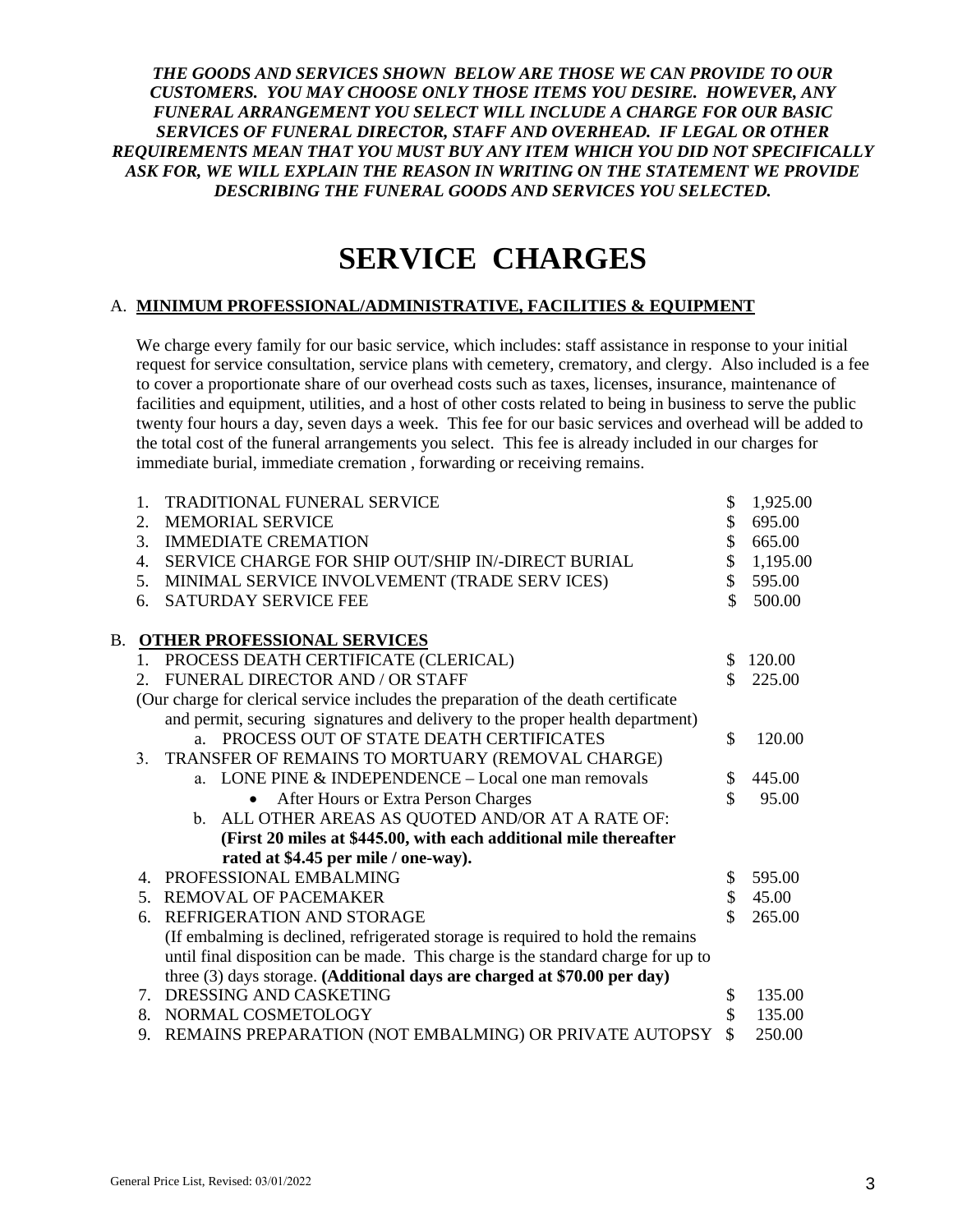### C. **USE OF FACILITIES AND STAFF**

|               | 1. VISITATION DURING BUSINESS HOURS (9am to 5pm)        |          |
|---------------|---------------------------------------------------------|----------|
|               | a. (No more than 4 hours)                               | \$125.00 |
|               | 2. AFTER HOURS VIEWING                                  | \$175.00 |
| $\mathcal{R}$ | <b>ROSARY/EVENING SERVICE</b>                           | \$225.00 |
|               | 4. MORTUARY CHAPEL or CHURCH SERVICE and GRAVESIDE      | \$425.00 |
|               | 5. MORTUARY CHAPEL or CHURCH SERVICE ONLY               | \$375.00 |
|               | 6. GRAVESIDE SERVICE ONLY (OR DIRECT BURIAL)            | \$375.00 |
|               | 7. VIEWING FOR IDENTIFICATION PURPOSES (NO PREPARATION) | \$ N/C   |
|               | 8. PRIVATE / FAMILY MEMBERS ONLY VIEWING OF DECEDENT    |          |
|               | AT THE TIME OF ARRANGEMENTS                             | \$75.00  |
|               |                                                         |          |

#### D. **AUTOMOTIVE EQUIPMENT**

| FUNERAL COACH:                |          |
|-------------------------------|----------|
| a. LONE PINE                  | \$325.00 |
| b. INDEPENDENCE               | \$375.00 |
| $c.$ BIG PINE                 | \$445.00 |
| d. BISHOP                     | \$475.00 |
| e. MAMMOTH LAKES AREA         | \$545.00 |
| f. LEE VINING / BENTON AREAS  | \$645.00 |
| <b>WALKER/COLEVILLE AREAS</b> | \$800.00 |

### **ALL OTHER AREAS AS QUOTED AND/OR AT A RATE OF: First 20 miles at \$445.00, with each additional mile thereafter rated at \$4.45 per mile / one-way).**

|  | 2. SERVICE UTILITY VEHICLE                                                | \$325.00 |
|--|---------------------------------------------------------------------------|----------|
|  | The charge for the use of the service utility vehicle is made in place of |          |
|  | the Funeral coach or certain out of town graveside services, or when it   |          |
|  | becomes necessary for an additional vehicle.                              |          |
|  |                                                                           |          |
|  | E. OVERLAND TRANSPORTATION                                                |          |
|  | 1. RIDGECREST (Crematory)                                                 | \$445.00 |

#### 2. **ALL OTHER AREAS ARE QUOTED AT A RATE OF: (First 20 miles at \$445.00, with each additional mile thereafter rated at \$4.45 per mile / one-way).**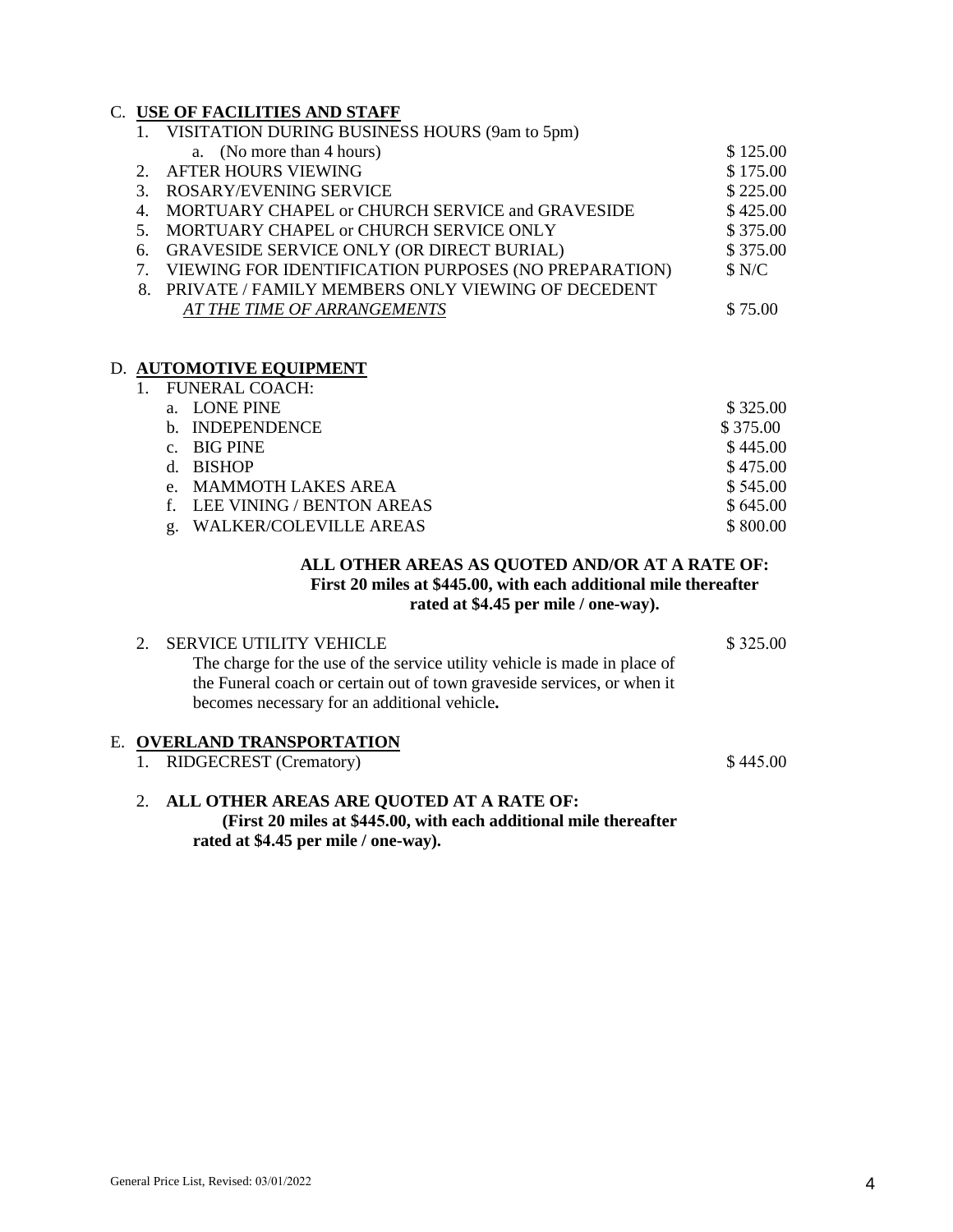### **F. OTHER ITEMS**

| 1. MEMORIAL RECORDS                                                                                           |                |
|---------------------------------------------------------------------------------------------------------------|----------------|
| A. MEMORIAL BOOKS                                                                                             | \$45.00        |
| B. MEMORIAL SERVICE FOLDERS -PER 100                                                                          | \$85.00        |
| C. BOX-SET: BOOK, 100 FOLDERS, THANK YOU CARDS                                                                | \$135.00       |
|                                                                                                               |                |
| 2. CEMETERY EQUIPMENT (NO CHARGE), GASOLINE & EXTRA VEHICLE<br>FOR SETUP OF MT. WHITNEY FUNERAL HOME SERVICES |                |
| A. AS QUOTED, BETWEEN                                                                                         | \$435.00/      |
|                                                                                                               | 575.00         |
|                                                                                                               |                |
| 4. SCATTERING OF CREMAINS (NO WITNESSES)                                                                      | \$250.00       |
|                                                                                                               |                |
| 5. SCATTERING OF CREMAINS (WITNESSED)                                                                         | \$375.00       |
| 6. HANDLING FEE FOR SHIP-IN OF CREMATED REMAINS                                                               | \$125.00       |
| (INCLUDES DELIVERY TO CEMETERY WITH PROPER PERMITS)                                                           |                |
|                                                                                                               |                |
| 7. I.W.V.C.S. CREMATORY FEE (14 YRS - ADULT)                                                                  | \$330.00       |
| <b>Dept. of Consumer Affairs Fee</b>                                                                          | \$8.50         |
| A. CHILD CREMATION FEE $0-18$ MOS                                                                             | N/C            |
| 18 $MOS - 6$ YRS                                                                                              | \$95.00        |
| 6 YRS - 14 YRS                                                                                                | \$175.00       |
| B. OVERWEIGHT CREMATION FEE $(300 + 1bs)$                                                                     | \$455.00       |
| C. WITNESS CREMATON FEE $$330.00 + $325.00$                                                                   | \$655.00       |
| D. REGISTERED MAILING OF CREMAINS                                                                             | \$150.00       |
| E. RUSH CREMATION (PROCESS CREMATION – RETURN SAME DAY)                                                       | \$150.00       |
| 9. LIGHT BODY POUCH                                                                                           | \$95.00        |
| <b>10. HEAVY DUTY BODY POUCH</b>                                                                              | \$145.00       |
| 11. AIR SHIPPING TRAY                                                                                         | \$275.00       |
| <b>12. SHIPPING COMBO UNIT</b>                                                                                | \$445.00       |
| 13. CERTIFIED COPIES OF CALIFORNIA DEATH CERTIFICATE                                                          | \$24.00        |
| 14. CALIFORNIA DISPOSITION PERMIT (D.H.R.)                                                                    | \$12.00        |
| 15. CERTIFIED COPIES OF NEVEDA DEATH CERTIFICATE                                                              | \$25.00        |
| 16. FREIGHT/HANDLING/DELIVERY OF MEMORIAL MARKERS                                                             | \$125.00       |
| 17. TELEPHONE/FAX                                                                                             | $$20.00-45.00$ |
| <b>18. ESTATE HANDLING FEE</b>                                                                                | \$700.00       |
| (PLUS 10% PER ANNUM INTEREST FOR EACH YEAR THEREAFTER)                                                        |                |
| 19. STANDARD, POLY-PLASTIC CREMATION URN                                                                      | \$35.00        |
| 20. 3-PLY CORRIGATED ALTERNATIVE CREMATION CONTAINER                                                          | \$85.00        |
| 21. FLOWER VASE WITH TAX                                                                                      | \$70.04        |
| 22. INSURANCE ASSIGNMENT                                                                                      | \$ 350.00      |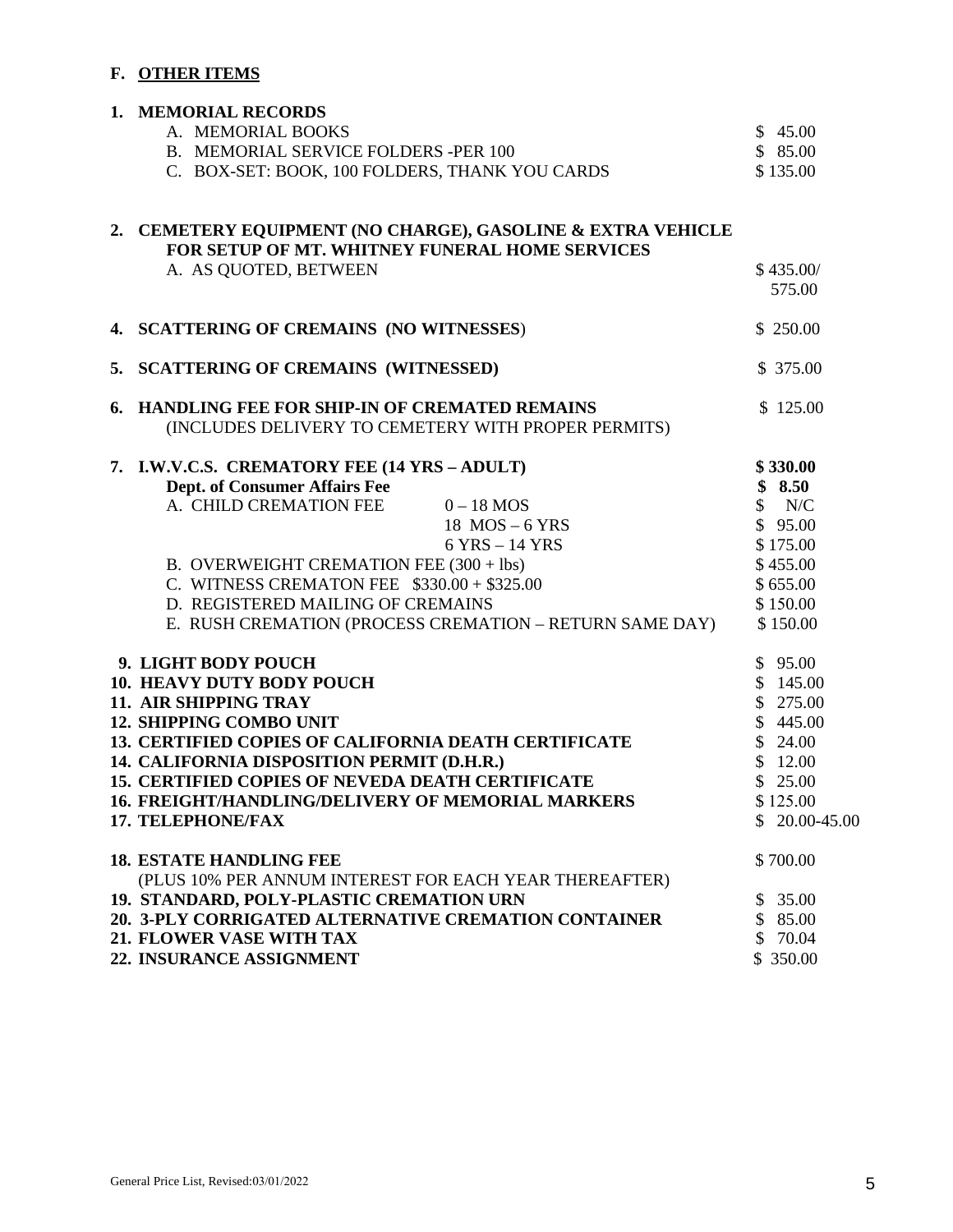### **PRICE RANGES Please Review Our Casket Price List for Current Offerings**

**CASKETS RANGE IN PRICE FROM: \$169.00 TO \$4,635**

**ALTERNATIVE CONTAINERS RANGE IN PRICE FROM: \$85.00 TO \$370.00** 

**OUTER BURIAL CONTAINERS RANGE IN PRICE FROM: \$225.00** 

### **NOTE:**

### **CASKETS PURCHASED FROM AN OUTSIDE VENDOR:**

**CASKETS PURCHASED FROM AN OUTSIDE VENDOR,** *FOR PRE-NEED SERVICES***, WILL BE CHARGED AN ADDITIONAL \$95.00 HANDLING FEE, PLUS \$100.00 PER WEEK FOR STORAGE, UP UNTIL THE TIME OF SERVICE.** 

**MT. WHITNEY FUNERAL HOME WILL NOT BE RESPONSIBLE FOR ANY DAMAGE TO ANY CASKET DELIVERED FROM AN OUTSIDE VENDOR. AN INSPECTION OF THE DELIVERED CASKET, AT THE TIME OF THE DELIVERY, WILL BE REQUIRED.**